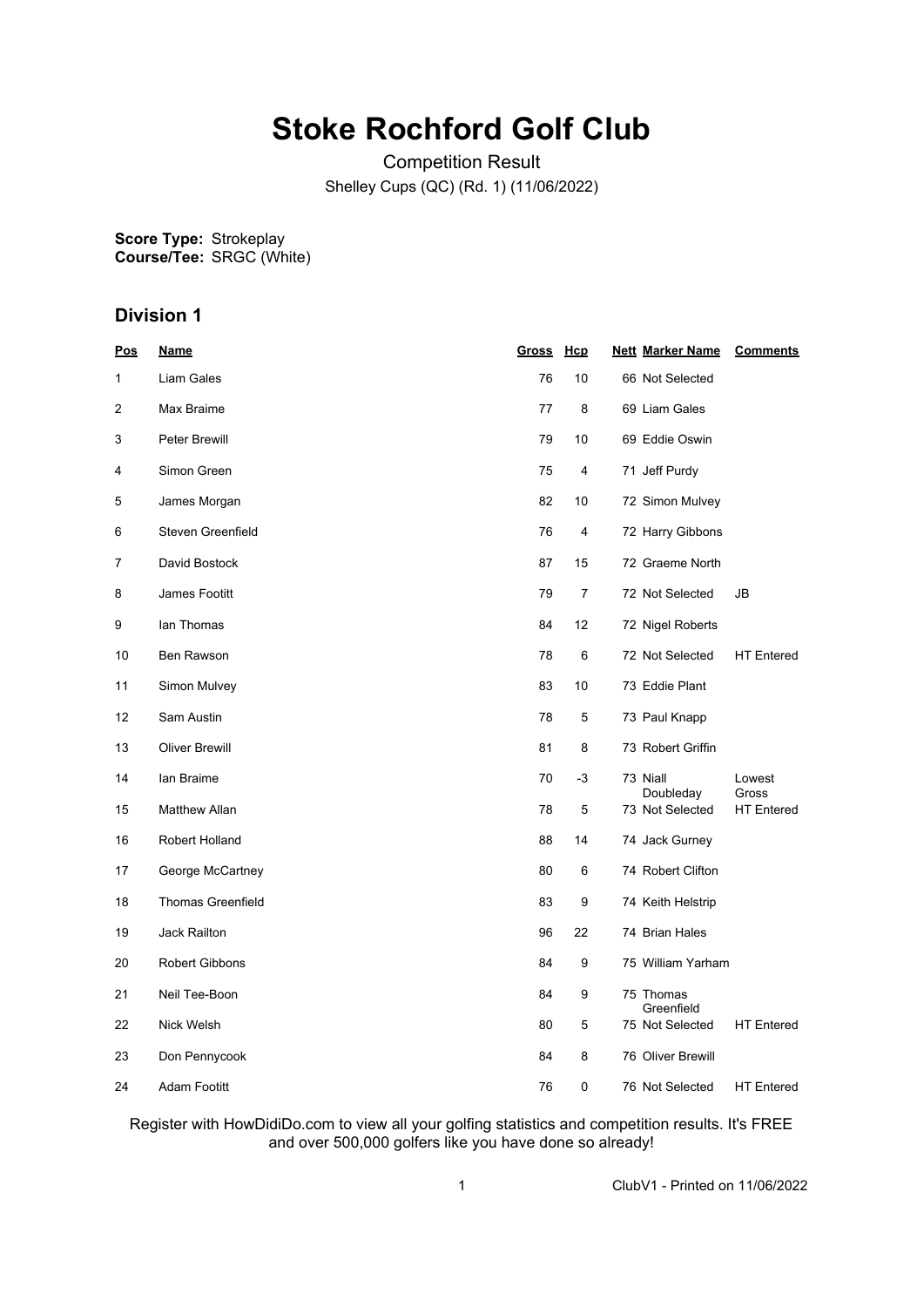### **Division 1**

| Pos | <b>Name</b>             | <u>Gross</u> | <u>Hcp</u>     | <b>Nett Marker Name</b>       | <b>Comments</b>   |
|-----|-------------------------|--------------|----------------|-------------------------------|-------------------|
| 25  | Roger Rawson            | 82           | 6              | 76 Not Selected               | <b>HT Entered</b> |
| 26  | <b>Nigel Roberts</b>    | 88           | 12             | 76 Stephen<br>McEwan          |                   |
| 27  | Harry Gibbons           | 80           | 4              | 76 Not Selected               | <b>HT</b> Entered |
| 28  | <b>Glenn Barlow</b>     | 80           | 4              | 76 Not Selected               | <b>HT</b> Entered |
| 29  | Stephen McEwan          | 88           | 12             | 76 Ian Thomas                 |                   |
| 30  | Jeff Purdy              | 80           | 4              | 76 Peter Sargent              |                   |
| 31  | Carl Manton             | 89           | 13             | 76 James Bates                |                   |
| 32  | Robert Griffin          | 84           | 8              | 76 Don                        |                   |
| 33  | Mark Hunsley            | 85           | 9              | Pennycook<br>76 Robert        |                   |
| 34  | Harrison Stannard       | 83           | 6              | Gibbons<br>77 George          |                   |
| 35  | <b>Malcolm Williams</b> | 96           | 19             | McCartney<br>77 Not Selected  |                   |
| 36  | Steve Cullington        | 79           | 2              | 77 Steven                     |                   |
| 37  | David Simpson           | 84           | $\overline{7}$ | Greenfield<br>77 Not Selected | <b>HT</b> Entered |
| 38  | Peter Sargent           | 82           | 4              | 78 Not Selected               | <b>HT</b> Entered |
| 39  | <b>Eddie Plant</b>      | 88           | 10             | 78 Not Selected               | <b>HT</b> Entered |
| 40  | Eddie Oswin             | 89           | 11             | 78 Brian Ayto                 |                   |
| 41  | Paul Knapp              | 83           | 5              | 78 Not Selected               |                   |
| 42  | Martin Harvey           | 85           | 7              | 78 Not Selected               |                   |
| 43  | Graeme North            | 93           | 15             | 78 Phil White                 |                   |
| 44  | Jake Gibbons            | 95           | 15             | 80 Robert Holland             |                   |
| 45  | Nigel Illingworth       | 85           | 5              | 80 Not Selected               | <b>HT</b> Entered |
| 46  | James Bates             | 94           | 14             | 80 Not Selected               | <b>HT Entered</b> |
| 47  | Niall Doubleday         | 81           | $\mathbf{1}$   | 80 Adam Footitt               |                   |
| 48  | Keith Helstrip          | 89           | 8              | 81 Not Selected               |                   |
| 49  | Tom Rawson              | 91           | 10             | 81 Not Selected               | <b>HT Entered</b> |
| 50  | <b>Brian Hales</b>      | 103          | 22             | 81 Not Selected               | <b>HT</b> Entered |
| 51  | Phil White              | 97           | 15             | 82 Not Selected               |                   |

#### Register with HowDidiDo.com to view all your golfing statistics and competition results. It's FREE and over 500,000 golfers like you have done so already!